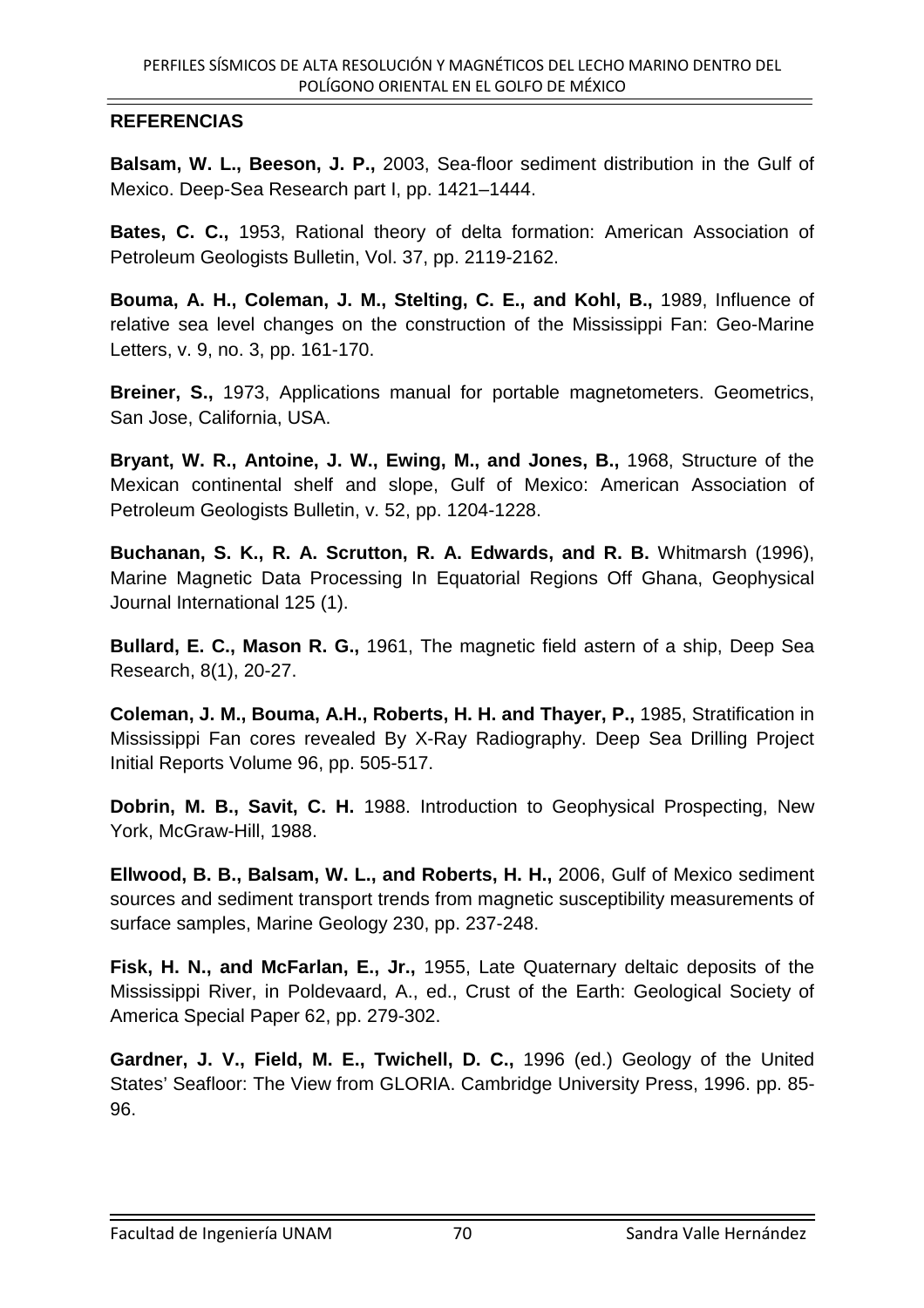**Hall, S. A., Najmuddin, I. J.,** 1994, Constraints on the tectonic development of the eastern Gulf of Mexico provided by magnetic anomaly data: Journal of Geophysical Research, Vol. 99, pp. 7161-7175.

**Jones, E. J. W.,** 1999. Marine geophysics New York: Wiley, 1999.

**Manual.** G877 Marine Magnetometer. GEOMETRICS. Operation Manual, 2001.

**Manual.** MagLog, GEOMETRICS. Software Installation and Registration Procedure.

**Manual.** Simrad EM300 Multibeam Echo sounder. Kongsberg Maritime AS. Maintenance manual, 2004.

**Manual.** TOPAS PS 18 Parametric Sub-bottom Profiler. Kongsberg Defence & Aerospace AS. Operator manual, 2005.

**Medwin, H., Clay, C. S.,** 1998. Fundamentals of Acoustical Oceanography. Academic Press, USA, 1998, 712 p.

**Monreal-Gomez M, Salas-De León D.** 1997. Circulación y estructura termohalina del Golfo de México. In: Lavín MF (ed.), Oceanografía Física en México. Monografía 3. Unión Geofísica Mexicana, pp. 183–199.

**Moore, G. T., Starke, G. W., Bonham, L. C., and Woodbury, H. O.,** 1978, Mississippi Fan, Gulf of Mexico; Physiography, stratigraphy, and sedimentation patterns, in Bouma, A. H., Moore, G. T., and Coleman, J. M., eds., Framework, facies, and oil-trapping characteristics of the upper continental margin: American Association of Petroleum Geologists Studies in Geology 7, pp.155-191.

**Moore, G. T., Woodbury, H. O., Worzel, J. L., Watkinis, J. S., and Starke, G. W.,**  1979, Investigations of the Mississippi Fan. Gulf of Mexico: American Association of Petroleum Geologists Memoir 29, pp. 393-402.

**Mortera-Gutiérrez. C.,** 2008. SIGSBEE 11. Resultados preliminares del levantamiento geofísico del lecho marino en el polígono oriental internacional del Golfo de México a bordo del B/O Justo Sierra, 2008. Unión de Geofísica Mexicana, Volumen 28. pp 128.

**National Geophysical Data Center (NGDC)**  http://www.ngdc.noaa.gov/mgg/gdas/ims/trk\_cri.html

**National Oceanic and Atmospheric Administration (NOAA)** www.ngdc.noaa.gov/IAGA/vmod/igrf.html www.ngdc.noaa.gov/IAGA/vmod/igrf.html

**Salvador, A.,** 1991, (ed.), The Gulf of Mexico Basin: The Geology of North America, Vol. J: Geological Society of America, The Geology of North America.